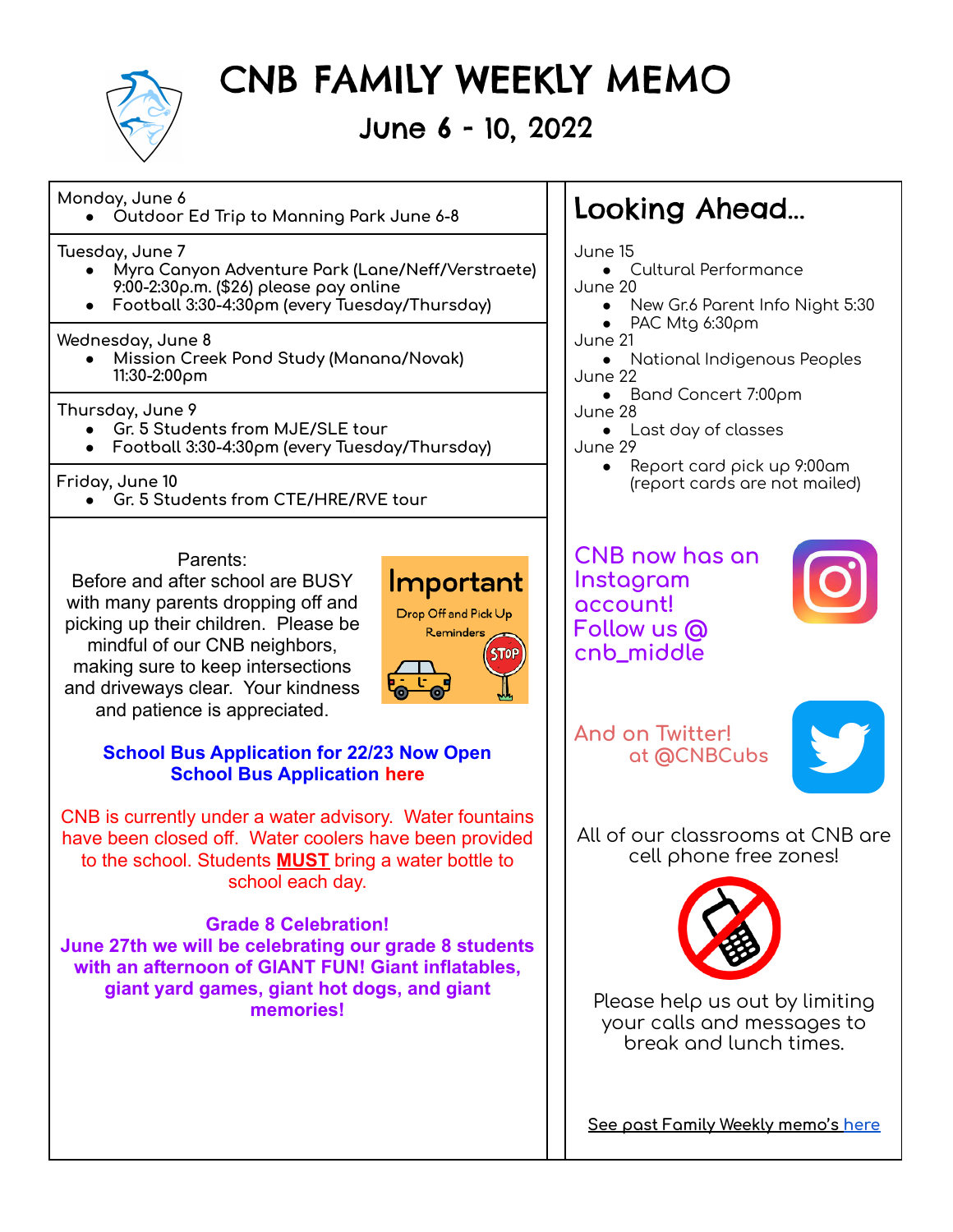**UBCO SUMMER SPORT CAMPS UBCO Heat Sport Camps.png Led by nationally recognized coaches and student athletes, UBCO's Heat Summer Sport Camps offer a fun-filled week of skill development for kids aged 6 to 18. These camps are a great way to introduce youth to a sport or help them improve their techniques. Camp programming includes golf, basketball, volleyball, running, cycling, and more. Camps are set to run in July and August, and registration is now open. Click [HERE](https://goheat.prestosports.com/Community/Youth/heatsportcamps) to learn more.**

#### **Press from the PAC**

**Cub's Den needs your help! We are looking for volunteers during lunch to help in the Cub's Den. If you are interested please email [cnb.pac@sd23.bc.ca](mailto:cnb.pac@sd23.bc.ca)**

**Did you know your district COPAC has a Newsletter? Sign up to receive the Newsletter, filled with plenty of resources and up-to-date information [here](https://sd23.us5.list-manage.com/subscribe?u=26d02d502305515ee1a55e6b1&id=afbb3029c1)**

Our PAC is always looking for input from parents and how we can best support and represent all of our guardians. Some PAC items of note:

#### **Parenting Resources:**

**eConnect Online- brochure for [parents.pdf](https://drive.google.com/file/d/1NIXv4d2S8CD6WCDkyHffRADjAi4UnVIx/view?usp=sharing)**

**[Understanding Gaming Behaviour &](https://can01.safelinks.protection.outlook.com/?url=https%3A%2F%2Fwww.gameover101.com%2Fintro&data=04%7C01%7CLynn.Bateman%40sd23.bc.ca%7Cbc7e5b0c69dc4d9a30c008d9fe2f897d%7Ca88c6e7e8efc4bc7956fe8170457f178%7C0%7C0%7C637820302379598038%7CUnknown%7CTWFpbGZsb3d8eyJWIjoiMC4wLjAwMDAiLCJQIjoiV2luMzIiLCJBTiI6Ik1haWwiLCJXVCI6Mn0%3D%7C3000&sdata=KDiuKa%2BPdZor%2BFWfzIFfN1vBKCeYa3M%2BI8f5ER%2BuIRw%3D&reserved=0) [Addiction](https://can01.safelinks.protection.outlook.com/?url=https%3A%2F%2Fwww.gameover101.com%2Fintro&data=04%7C01%7CLynn.Bateman%40sd23.bc.ca%7Cbc7e5b0c69dc4d9a30c008d9fe2f897d%7Ca88c6e7e8efc4bc7956fe8170457f178%7C0%7C0%7C637820302379598038%7CUnknown%7CTWFpbGZsb3d8eyJWIjoiMC4wLjAwMDAiLCJQIjoiV2luMzIiLCJBTiI6Ik1haWwiLCJXVCI6Mn0%3D%7C3000&sdata=KDiuKa%2BPdZor%2BFWfzIFfN1vBKCeYa3M%2BI8f5ER%2BuIRw%3D&reserved=0)**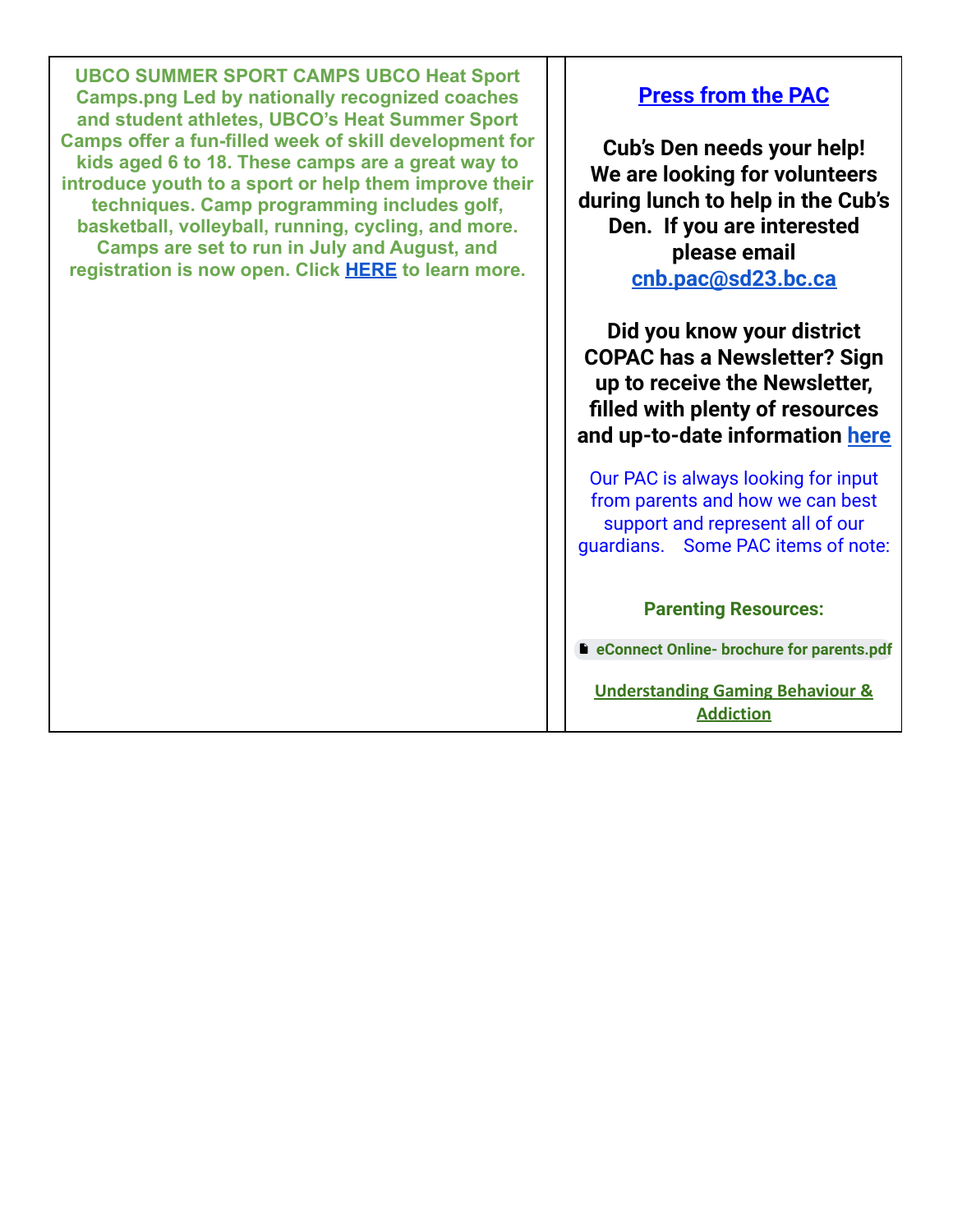# **Host Families Needed for 2022!**



Our Homestay Coordinators are now matching students with families for 2022/23 placements.

Please apply soon if you are interested.

**Questions? Email:** homestay@sd23.bc.ca

Phone: 250-470-3258





# internationaleducation.ca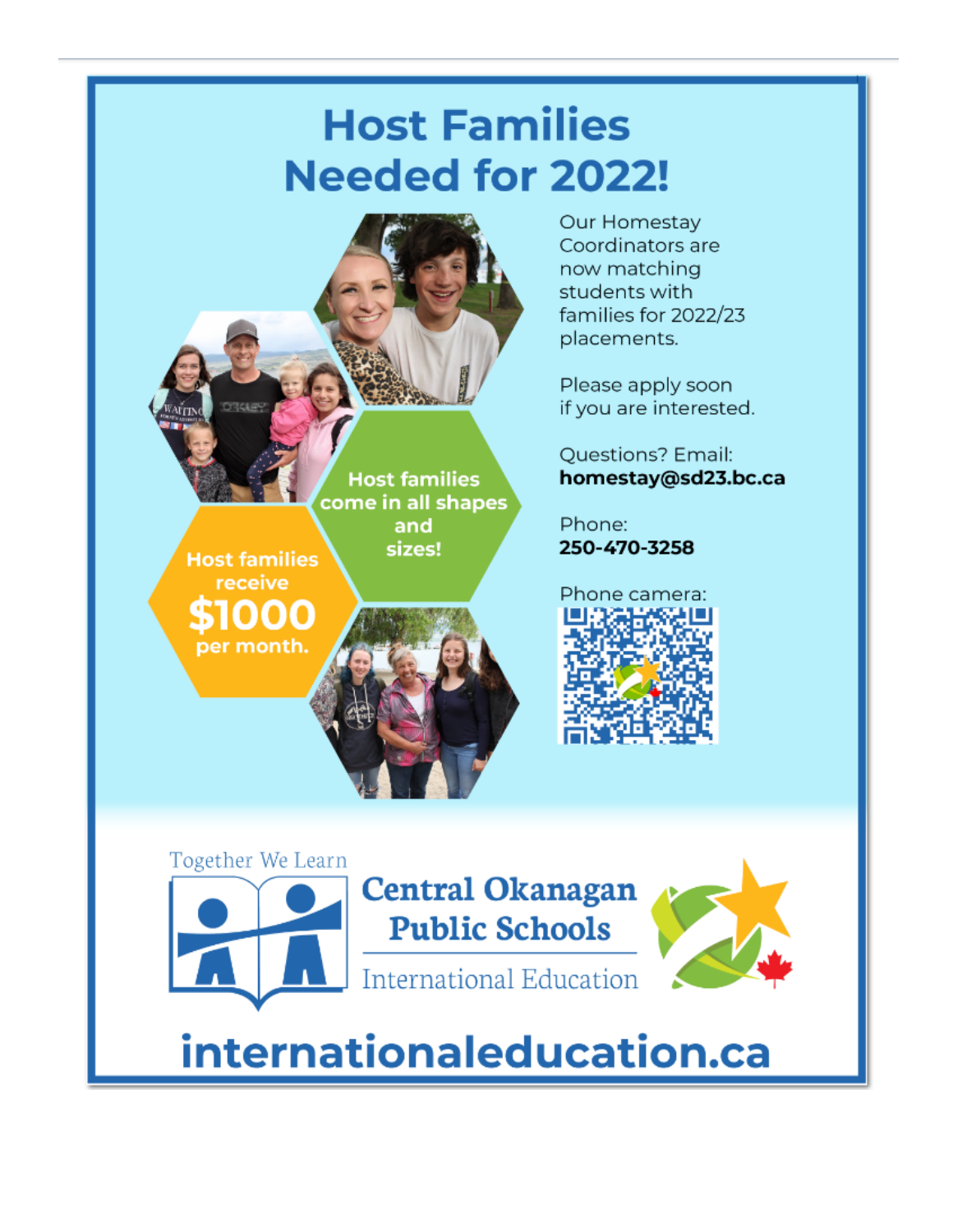## **Girls Only Summer Camp Spots Available!**

#### Hello everyone!

In an attempt to make our programs more accessible to young woman and non-male identifying individuals in our community we've created an All Girls Summer Camp this year! Applications are open for our Girls Only Intro to Adventure Summer Camp, the week of July 25 - 29, and spots are available!

We will be taking our participants rock climbing, hiking, mountain biking and to Myra Canyon Adventure park, among other adventures! No prior experience or equipment for any of these sports is required!

This camp is open for girls aged 10 and up!

#### Schedule:

- Day 1 1/2 day mountain bike, 1/2 day hike
- Day 2 1/2 day wilderness skills, 1/2 day indoor climbing
- Day 3 1/2 day mountain bike, 1/2 day frisbee golf/games
- Day 4 Myra Canyon Adventure park for the day!
- Day 5  $\frac{1}{2}$  day mountain bike,  $\frac{1}{2}$  day hike



Dates: The program runs from Monday, July 25th - Friday, July 29th from 9 am -4 pm. Pick-up and drop-off are at the Martin Avenue Boys and Girls Club. Price:

The camp cost \$350/camper for the week. If you have any questions about the camp, please email Jess at programs@elevationoutdoors.ca